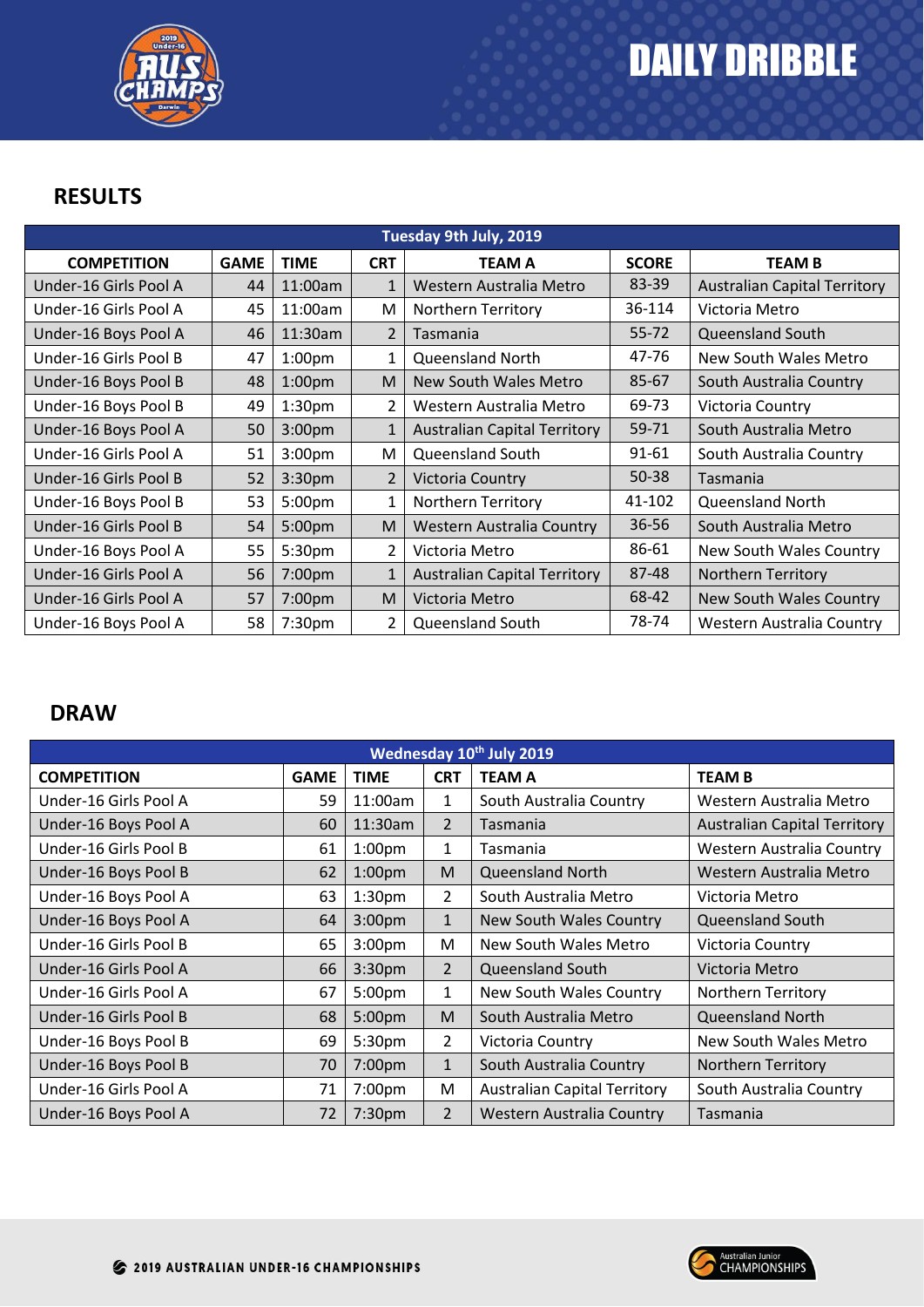

| <b>UNDER 16 BOYS POOL A</b> |                    |        |     |      |     |                |           |               |
|-----------------------------|--------------------|--------|-----|------|-----|----------------|-----------|---------------|
| Pos.                        | Team               | Played | Won | Lost | For | <b>Against</b> | Goal Dif. | <b>Points</b> |
|                             | VIC Metro          | 5      |     | 0    | 446 | 294            | 152       | 10            |
|                             | <b>SA Metro</b>    | 5      | 4   |      | 368 | 305            | 63        | 9             |
| 3                           | <b>QLD South</b>   | 5      | 4   |      | 374 | 338            | 36        | 9             |
| 4                           | <b>ACT</b>         | 5      |     | 3    | 365 | 381            | $-16$     |               |
| 5                           | <b>NSW Country</b> | 5      |     | 4    | 322 | 359            | $-37$     | 6             |
| 6                           | TAS                | 4      |     | 3    | 237 | 289            | $-52$     | 5             |
|                             | <b>WA Country</b>  | 5      | 0   | 5    | 279 | 425            | $-146$    | 5             |

| UNDER 16 BOYS POOL B |                    |        |     |      |     |                |            |               |
|----------------------|--------------------|--------|-----|------|-----|----------------|------------|---------------|
| Pos.                 | <b>Team</b>        | Played | Won | Lost | For | <b>Against</b> | Goal Diff. | <b>Points</b> |
|                      | <b>NSW Metro</b>   | 4      | э   |      | 324 | 284            | 40         |               |
|                      | <b>VIC Country</b> | 4      | 3   |      | 279 | 248            | 31         |               |
| 3                    | WA Metro           | 4      |     |      | 359 | 279            | 80         | 6             |
| 4                    | <b>NSW Metro</b>   | 4      |     |      | 280 | 250            | 30         | 6             |
| 5                    | <b>QLD North</b>   | 4      |     |      | 273 | 277            | -4         | 6             |
| 6                    | ΝT                 |        | 0   | 4    | 216 | 393            | $-177$     | 4             |

| UNDER 16 GIRLS POOL A |                    |        |     |      |     |                |            |               |
|-----------------------|--------------------|--------|-----|------|-----|----------------|------------|---------------|
| Pos.                  | Team               | Played | Won | Lost | For | <b>Against</b> | Goal Diff. | <b>Points</b> |
|                       | <b>QLD South</b>   |        |     | 0    | 498 | 236            | 262        | 10            |
|                       | VIC Metro          | 5      |     | 0    | 407 | 233            | 174        | 10            |
| 3                     | WA Metro           | 5      | 3   |      | 381 | 233            | 113        | 8             |
| 4                     | <b>NSW Country</b> | 5      |     | 3    | 303 | 341            | $-38$      |               |
| 5                     | <b>ACT</b>         |        |     | 4    | 242 | 378            | $-136$     | 6             |
| 6                     | <b>SA Country</b>  | 4      |     | 3    | 255 | 276            | $-21$      | 5             |
|                       | ΝT                 |        | 0   | 5    | 189 | 543            | $-354$     | 5             |

| <b>UNDER 16 GIRLS POOL B</b> |                    |        |     |      |     |                |           |               |
|------------------------------|--------------------|--------|-----|------|-----|----------------|-----------|---------------|
| Pos.                         | <b>Team</b>        | Played | Won | Lost | For | <b>Against</b> | Goal Dif. | <b>Points</b> |
|                              | SA Metro           |        | 4   |      | 284 | 204            | 76        | 8             |
| 2                            | <b>VIC Country</b> | 4      |     |      | 282 | 203            | 79        |               |
| 3                            | <b>NSW Metro</b>   | 4      |     |      | 272 | 194            | 78        |               |
| 4                            | <b>QLD North</b>   | 4      |     |      | 235 | 298            | -63       |               |
| 5                            | <b>TAS</b>         | 4      |     |      | 181 | 253            | $-72$     |               |
| 6                            | <b>WA Country</b>  | Δ      |     |      | 179 | 277            | -98       | 4             |